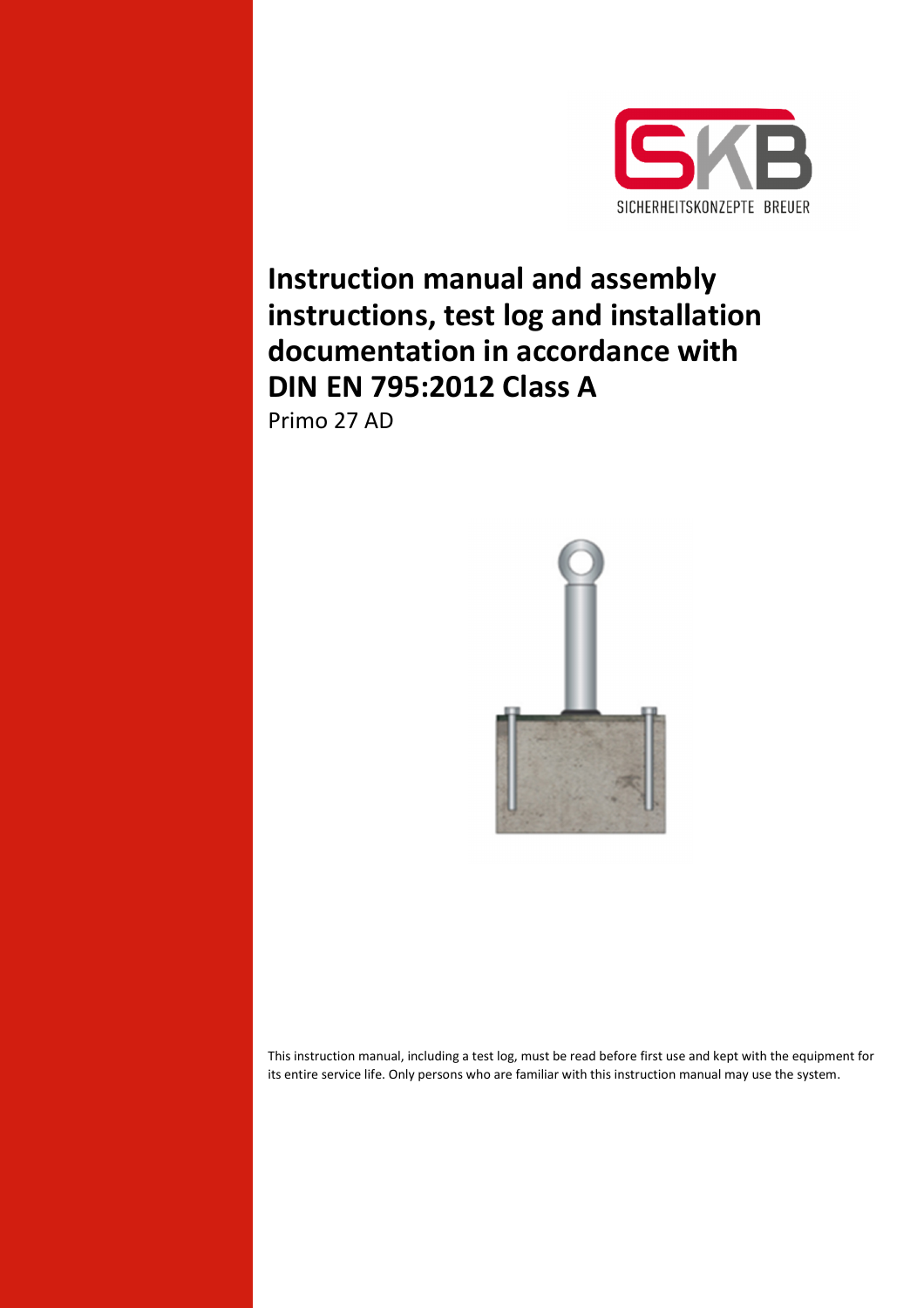## **Instruction manual for anchor device in accordance with**

## DIN EN 795:2012 Class A

## Type: Primo

The anchor devices, type: PRIMO are used as anchor points in fall-arrest systems for personal protective equipment against falls from a height or for use with restraint systems, and are designed to be assembled on various surfaces.

Assuming correct assembly and proper use, the anchor device (used with a suitable fall-arrest or restraint system) prevents the user from hitting the ground or from other obstacles.

The anchor devices, type: PRIMO are tested in accordance with DIN EN 795:2012.

The anchor devices may only be used in the prescribed operating conditions, and not as, e.g., transport lugs or for attaching loads.

Health impediments (e.g. heart/circulatory problems, or alcohol/medication intake) can affect the safety of the user when working at height. The equipment may only be used by trained individuals who are confident in handling it.

A plan must be in place that covers rescue operations in all potential emergency situations.

No changes or additions may be made to the equipment without the prior written consent of the manufacturer. All maintenance may only be performed in accordance with the measures specified by the manufacturer.

Combining individual elements of this equipment can cause hazards, which can impair the safe function of the system. Therefore please ensure that the constituent parts of this system are compatible with each other.

The anchor device is designed for bearing loads in all directions parallel to the masonry.

The maximum force, which can be exerted in practice from the anchor device into the structural element, is:

- when used by one person  $= 6$  kN
- when used by two persons  $= 7$  kN
- $\blacksquare$  when used by three persons = 8 kN

The user must inspect the equipment before use to ensure that it is in a usable condition and is functioning properly.

## **Caution:**

For safety reasons, the anchor device must be withdrawn from use if

- 1. there are any doubts about its safe use (e.g., identification of damage (cracks or breakages)) or
- 2. the equipment has been subjected to a fall.

In this case, the use of the equipment may only be resumed with the written approval of a qualified person. Hazards can arise that can impair the function of the equipment.

- E.g.:
	- Chemical influence
	- Electrical influence
	- Deformations
	- Abrasion

In this case, the equipment must not be used!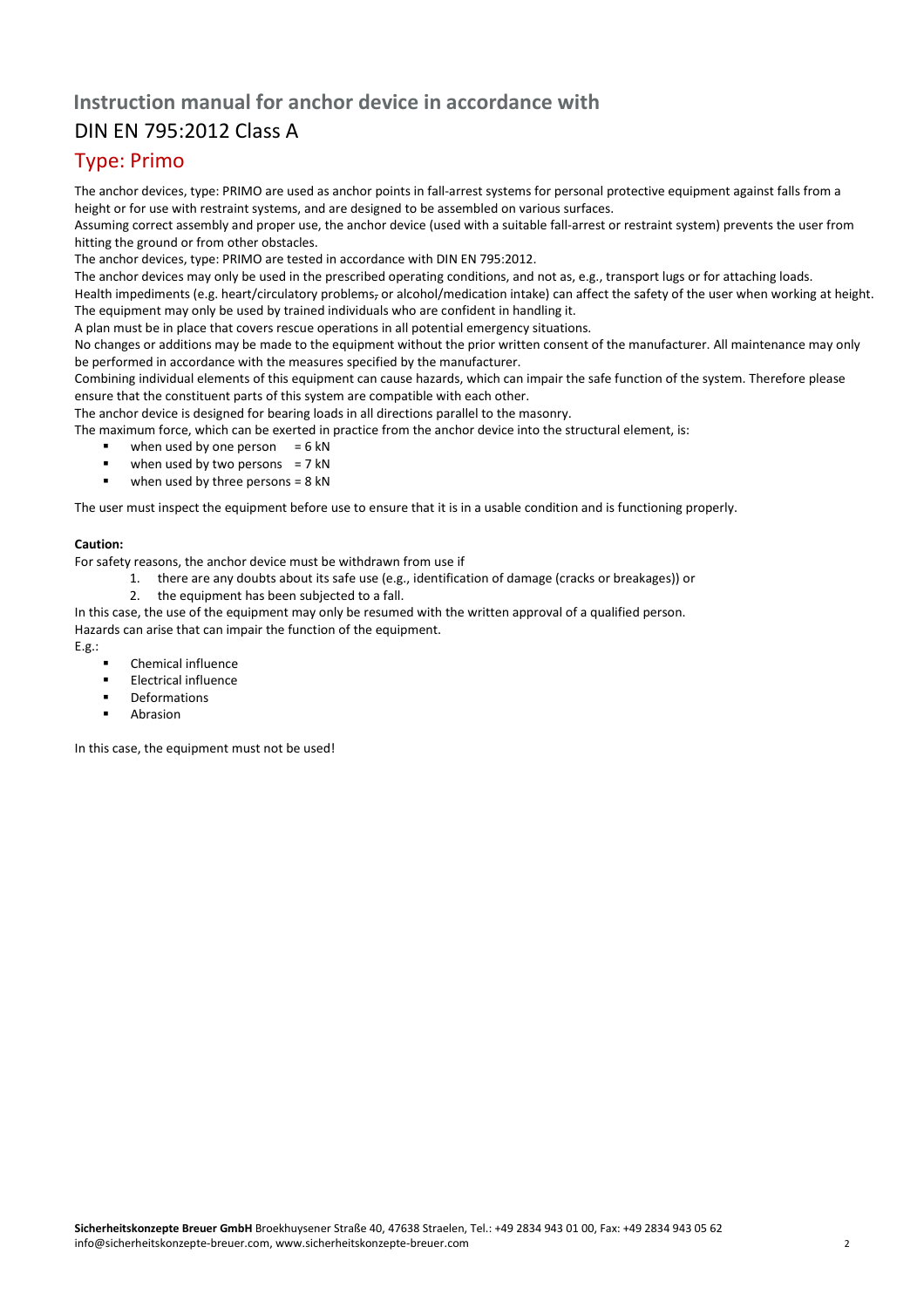This instruction manual is supplied with every Primo anchor device. It must be read before use and stored in close proximity to the equipment at all times.

The assembly of the anchor device is described in a separate manual.

## **Caution:** Only original parts may be used!

Please check the roof construction before assembly, i.e., always check whether the surface is suitable for attaching the anchor device. If in doubt, contact a structural engineer.

The Primo anchor device may only be used with safety harnesses in accordance with DIN EN 361, energy absorbers in accordance with DIN EN 355 and lanyards in accordance with DIN EN 354 for fall protection, according to the instruction manual of the respective manufacturer. The lanyard should be equipped with a length adjustment in accordance with DIN EN 354. The opening of the carabiner hook must exceed 16 mm.

It is essential for safety that following a fall or when damage (cracks or breakages) are found, the product is only used again after obtaining the written consent of an expert.

The information in the corresponding instruction manual must be observed.

#### **Load capacity**

max. three persons per anchor point (Primo)

## **Before each use of the Primo**

A visual and functional inspection must be conducted for the following points:

- Corrosion
- Deformation
- Damage (e.g. distortion or cracks)
- Label (nameplate) present
- Wobble test (perform manually at the anchor point)
- Ring bolt secure (screwed all the way in, firm position of the ring bolt)
- Check legibility

#### **Application:**

*Before entering areas where there is a risk of falling (e.g. walking on the flat roof):* 

Always check whether the components of the personal protective equipment against falling from a height are in order and whether they comply with that specified in this instruction manual and/or on the inspection card. System components must be checked for completeness and correctness.

The other personal protective equipment against falling from a height must be checked for external signs of damage and for completeness before use, in accordance with the associated instruction manuals.

#### *After entering areas where there is a risk of falling (e.g. walking on the flat roof):*

The Primo anchor device can be used as a single anchor point, i.e., the person to be protected hooks the carabiner hook of his/her personal protective equipment against falling from a height directly into the eyelet of the anchor point. In this case, no more than 3 persons may be secured per eyelet.

**Caution:** Unlocked carabiner hooks can inadvertently release from the anchor point!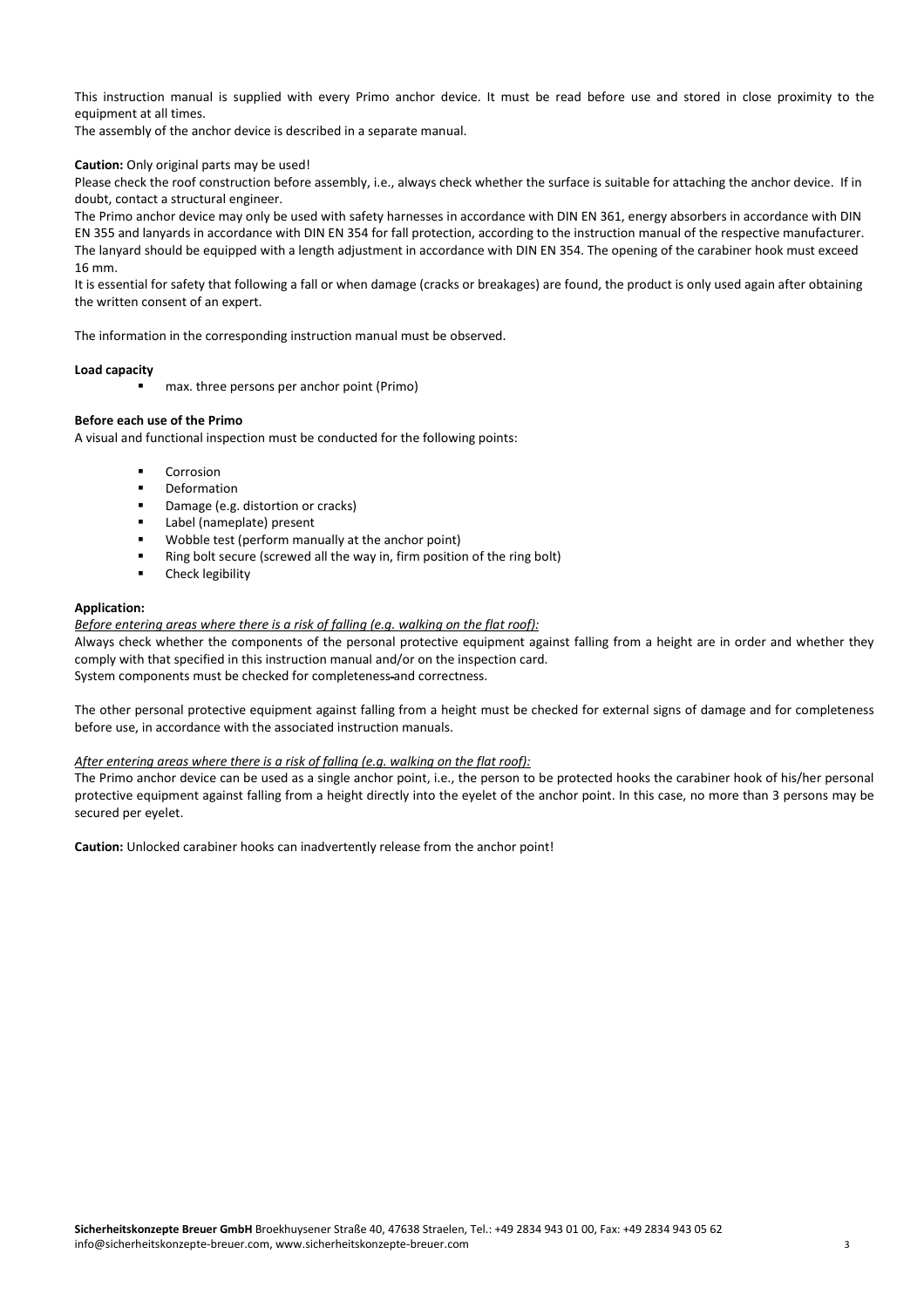When using the Primo anchor device, the necessary clearance height below the user must be checked and guaranteed in advance. In addition, care must be taken to minimise free fall in the event of a fall. The necessary clearance height depends on the fall-arrest system components used (safety harness and lanyard), its maximum extension and the displacement of the anchor point, which corresponds to the prop height. The measurement is also determined based on the extension of the energy absorber used, as well as the displacement of the safety harness on the body (check PPE instruction manual), the height of the user and an additional one metre of safety clearance.

The permitted strain caused by building edges and the maximum usage length when using a restraint system must also be observed.

## **Cleaning:**

Metal components must be cleaned by wiping with a cloth after use. Other cleaning methods (chemical cleaning, etc.) are not permitted.

#### Repairs and inspections:

Repairs to the anchor device may only be performed by the manufacturer or an expert supplier.

The Primo anchor device must be inspected as required, however at least 1x annually, by the manufacturer or an authorised expert trained by the manufacturer, in full compliance with the manufacturer's instructions. In any case, the product label must be checked, and the findings of the inspection must be entered in the enclosed test log.

This is essential because the efficacy and durability of the equipment and thus the safety of the user depends on it.

In the event of resale to other countries, please ensure that this instruction manual is available to the user in the language of the respective country.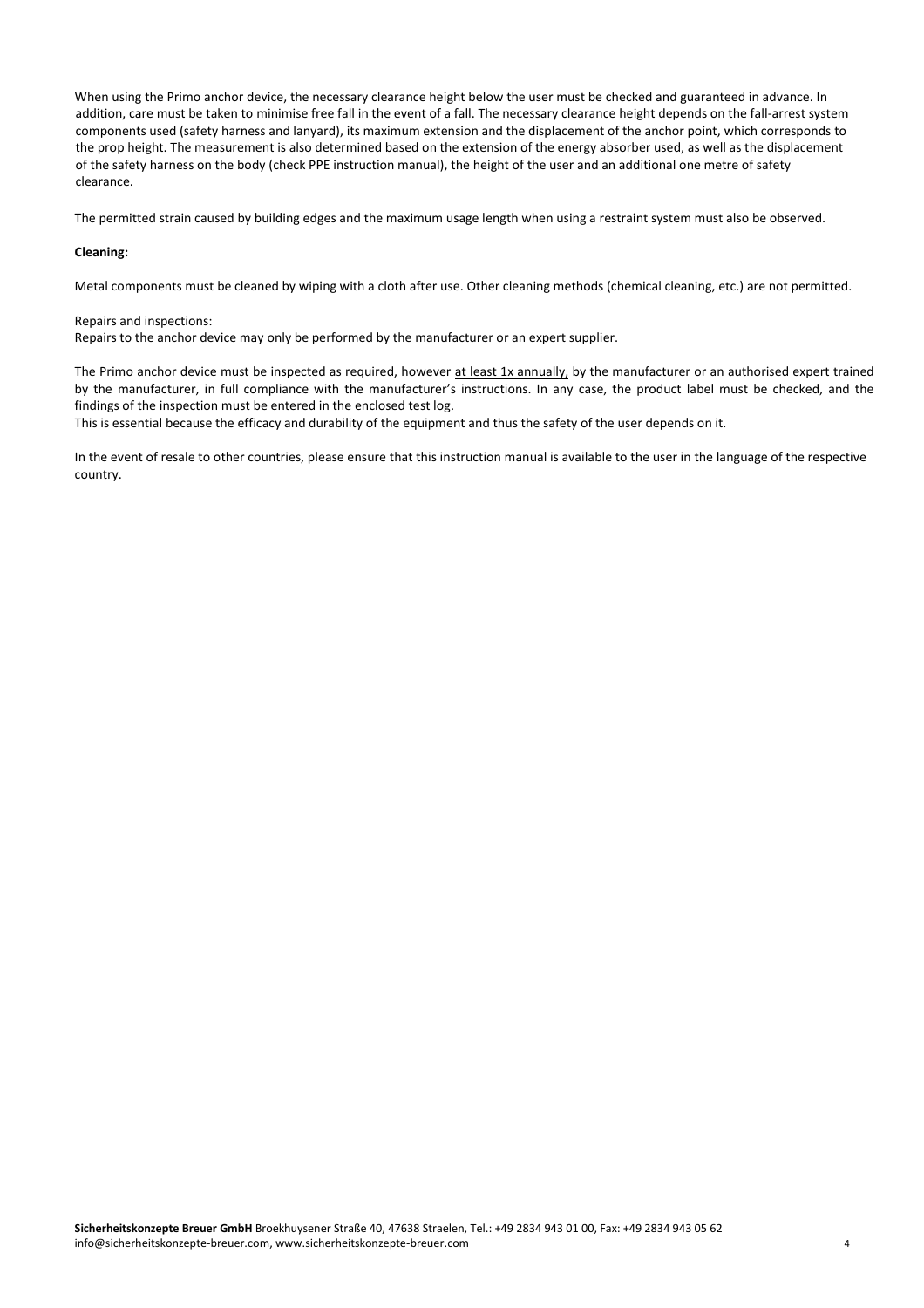

- $\boxed{1.}$  Product designation and type designation
- 2. Manufacturer
- 3. Standard
- 4. Number of users
- 5. Batch number
- 6. Year of manufacture
- $\overline{7}$ . Symbol to indicate that the instruction manual must be observed

Sicherheitskonzepte Breuer GmbH DEKRA EXAM GmbH Broekhuysener Straße 40 der anderen Broekhuysener Straße 40 47638 Straelen 44809 Bochum

## **Manufacturer Manufacturer Notified body involved in the type examination in the type examination**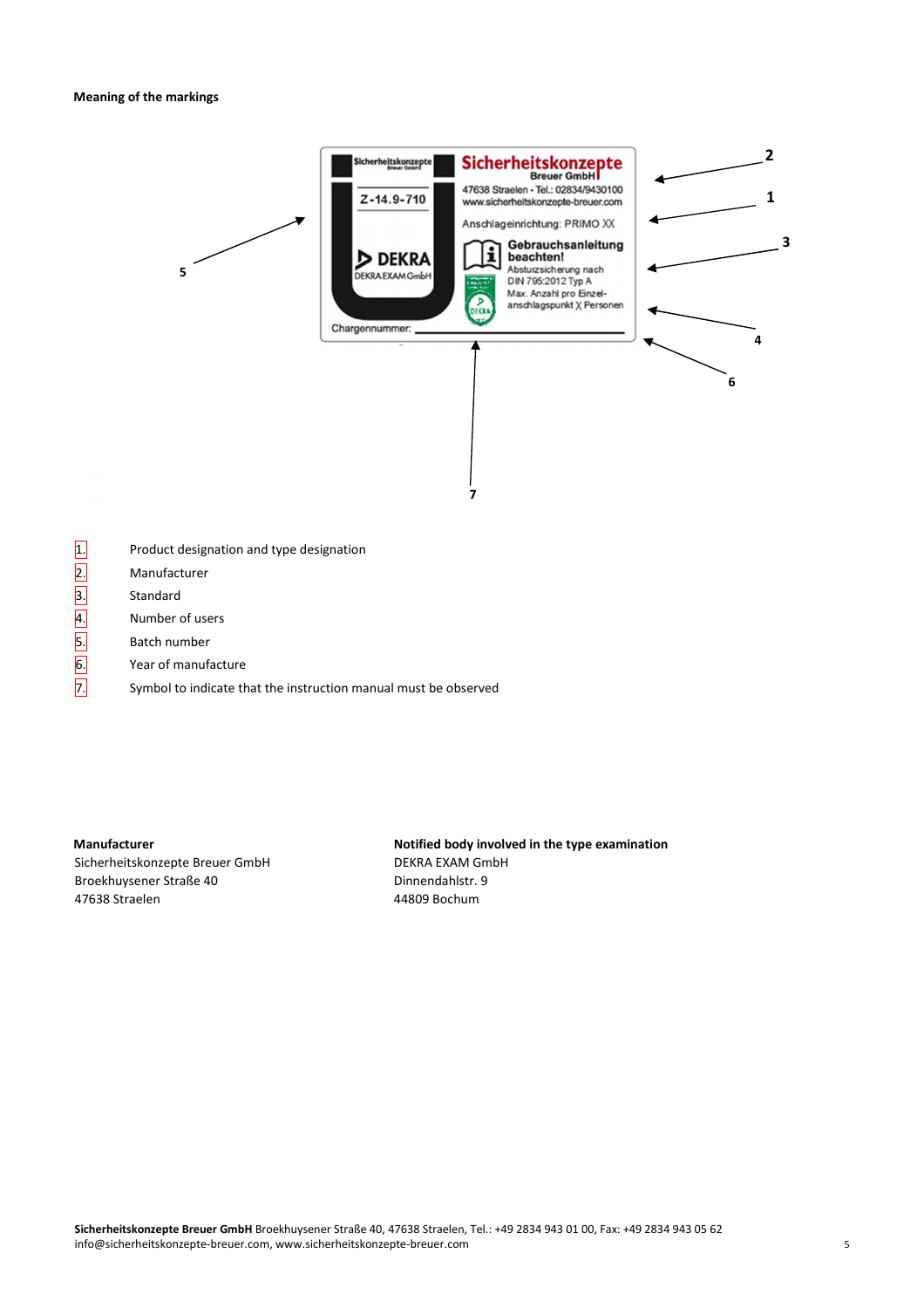## **Maintenance log**

Inspection at least once a year, to be organised by the builder.

| Manufacturer:        | Sicherheitskonzepte Breuer GmbH<br>Broekhuysener Straße 40<br>47638 Straelen | Type designation: | Primo 27 AD             |
|----------------------|------------------------------------------------------------------------------|-------------------|-------------------------|
| Year of manufacture: |                                                                              | Standard:         | DIN EN 795:2012 Class A |
| Date of purchase:    |                                                                              | Serial number:    |                         |
| Date of first use:   |                                                                              | Operator:         |                         |

| Date | Reason for revision (periodic inspection<br>or maintenance) | Damage found, repairs performed, etc. | Name/signature of<br>competent person | Date of the next<br>periodic inspection |
|------|-------------------------------------------------------------|---------------------------------------|---------------------------------------|-----------------------------------------|
|      |                                                             |                                       |                                       |                                         |
|      |                                                             |                                       |                                       |                                         |
|      |                                                             |                                       |                                       |                                         |
|      |                                                             |                                       |                                       |                                         |
|      |                                                             |                                       |                                       |                                         |
|      |                                                             |                                       |                                       |                                         |
|      |                                                             |                                       |                                       |                                         |
|      |                                                             |                                       |                                       |                                         |
|      |                                                             |                                       |                                       |                                         |
|      |                                                             |                                       |                                       |                                         |
|      |                                                             |                                       |                                       |                                         |
|      |                                                             |                                       |                                       |                                         |
|      |                                                             |                                       |                                       |                                         |
|      |                                                             |                                       |                                       |                                         |
|      |                                                             |                                       |                                       |                                         |
|      |                                                             |                                       |                                       |                                         |
|      |                                                             |                                       |                                       |                                         |
|      |                                                             |                                       |                                       |                                         |
|      |                                                             |                                       |                                       |                                         |
|      |                                                             |                                       |                                       |                                         |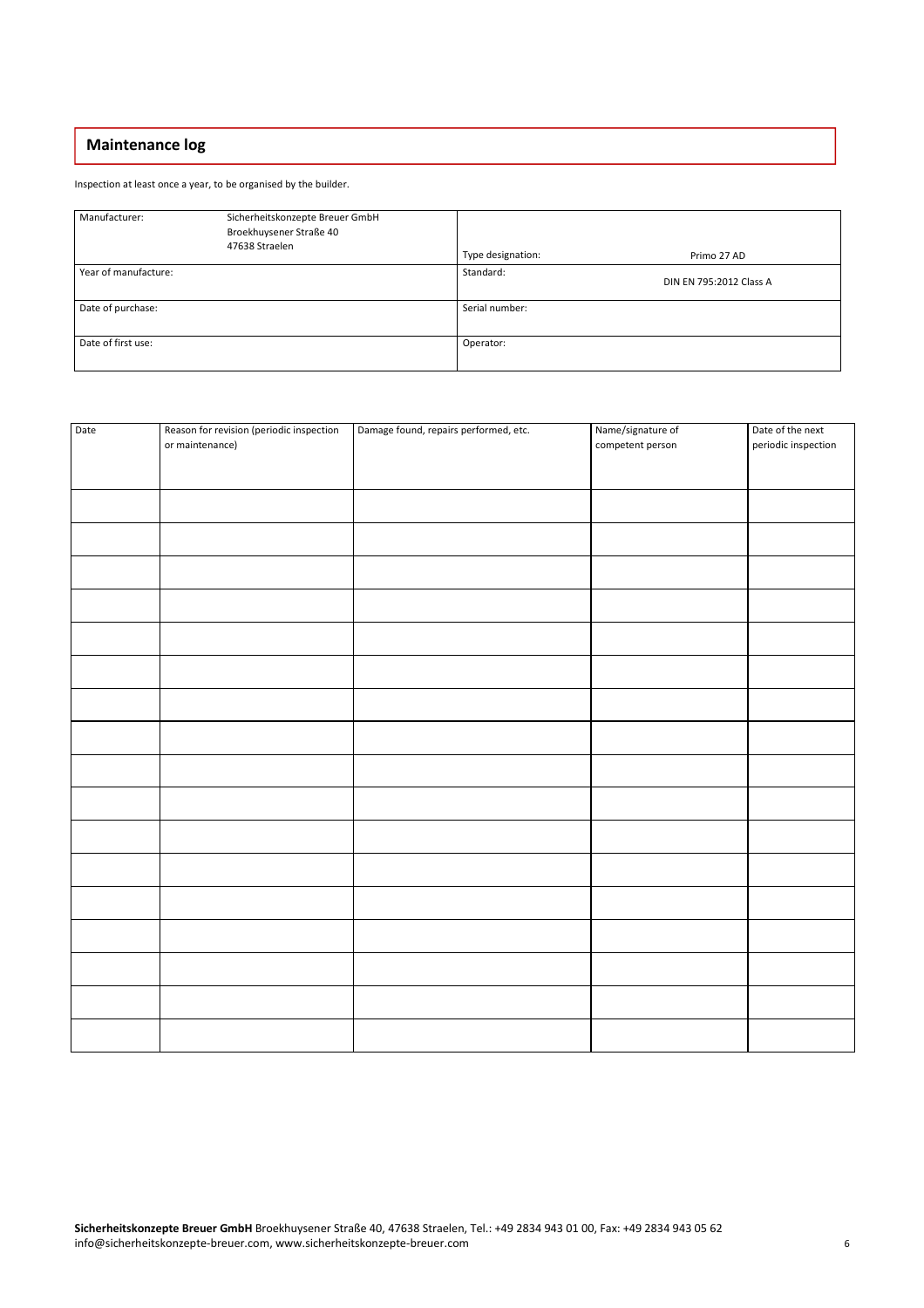## **Installation guide**  Primo 27 AD

Anchor device for attaching personal protective equipment against falling from a height.

| Surface:        | min. concrete C 20 / 25                       |
|-----------------|-----------------------------------------------|
|                 | Min. installation thickness 100 mm            |
| Edge distance:  | 650 mm to the concrete edge                   |
|                 | (not to building edge)                        |
| Tool:           | Hammer drill with drill bit $\emptyset$ 10 mm |
|                 | Torque spanner M 17                           |
| Fixing element: | Fischer anchor bolt FAZ II 10/10 A4           |

## **Assembly preparation**

Before installing the Primo 27 AD, the load capacity of the roof construction must be checked. The technical specifications must be adhered to. The General Type Approval must be observed in planning and assembly. The maximum force, which can be exerted in practice from the anchor device into the structural element, is:

- $\blacksquare$  when used by one person  $= 6 \text{ kN}$
- $\blacksquare$  when used by two persons = 7 kN
- $\blacksquare$  when used by three persons = 8 kN

## **Assembly distances for flat roof**



- up to 700 mm, assemble without roof construction
- **from 700 mm, assemble only with roof construction**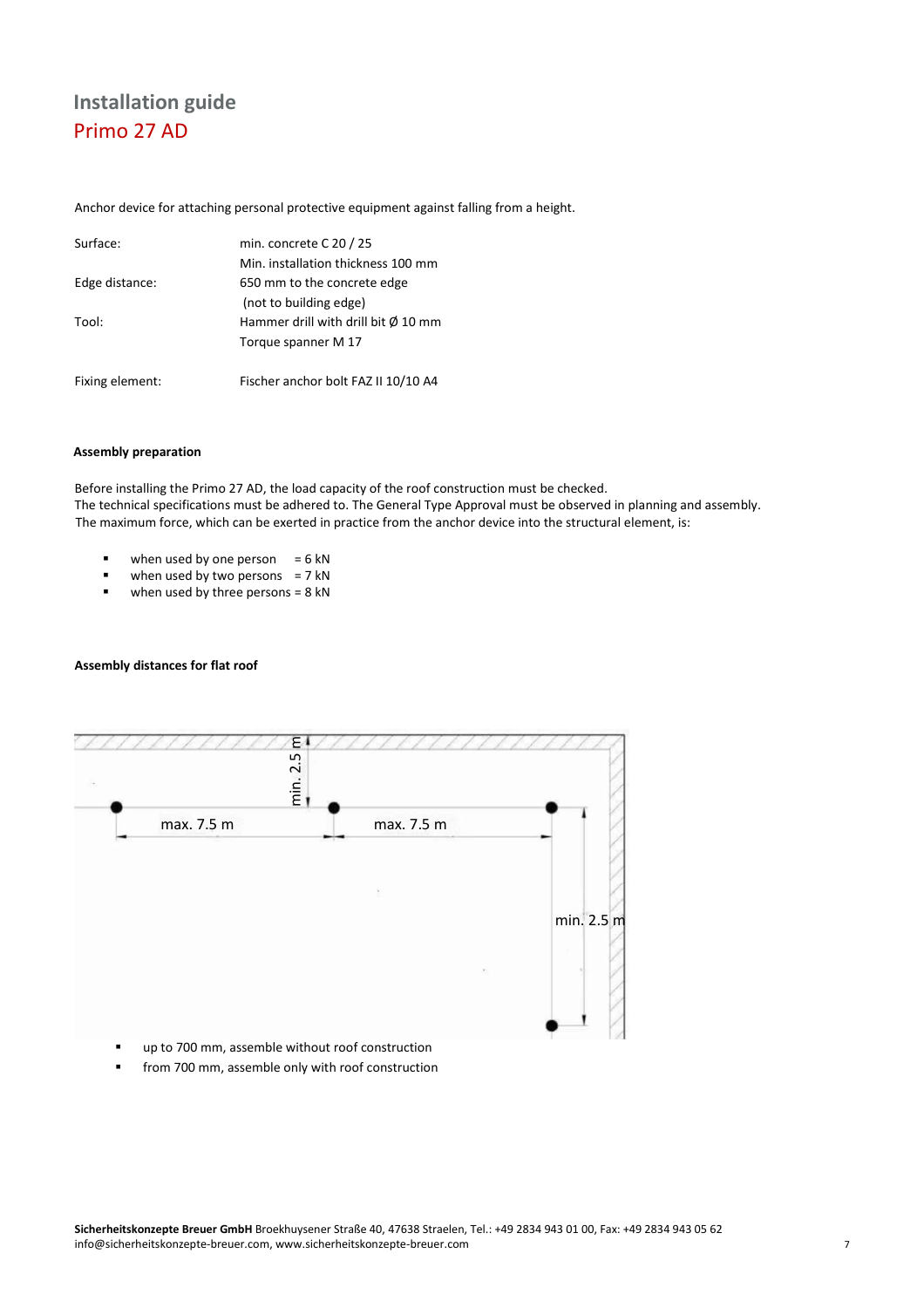## **Assembly steps**

**1** To mark the four boreholes, place the base plate on the concrete slab with an edge distance of 650 mm to the concrete edge (not to -<br>building edge)



**2** Bore the four ø 10 mm boreholes perpendicular to the concrete surface 85 mm deep in the concrete.



Figure 2



**3** Remove the generated dust from the concrete slab (e.g. with hand brush).



Figure 3



4. Blow-out the boreholes 2 times.



Figure 4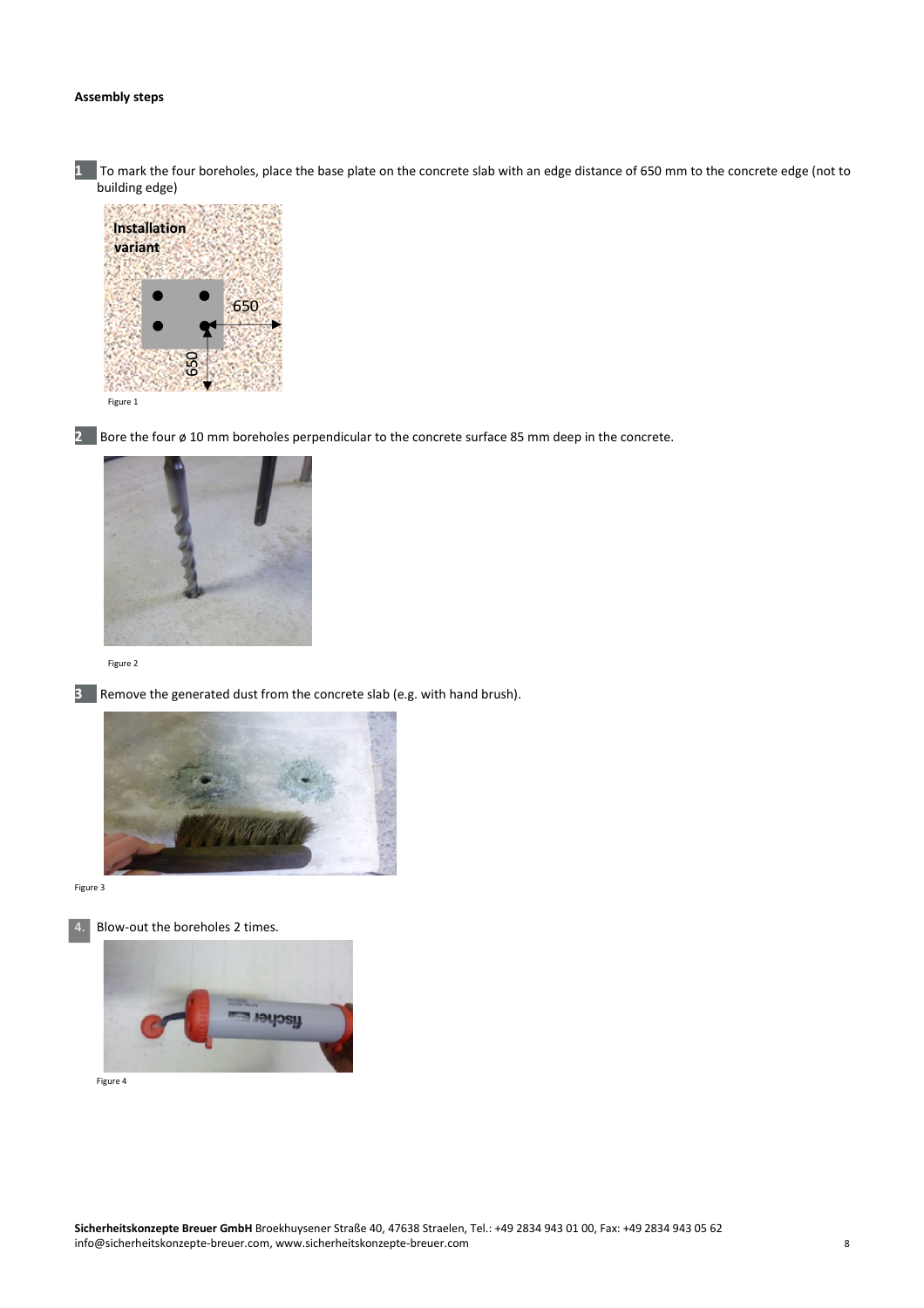5 Place Primo 27 AD on the concrete slab and insert all four heavy-duty anchors of the anchor device and hammer in.



Figure 5

6Screw-in the heavy-duty anchor clockwise using a torque spanner and tighten with 45 Nm.



Figure 6

Position the eyelet and screw-in clockwise. Tighten until the ring bolt cannot be manually released.



Figure 7

8 Only with single anchor point! To secure the eyelet, apply adhesive to the ring bolt with high-strength screw lock (e.g. Loctite).



Figure 8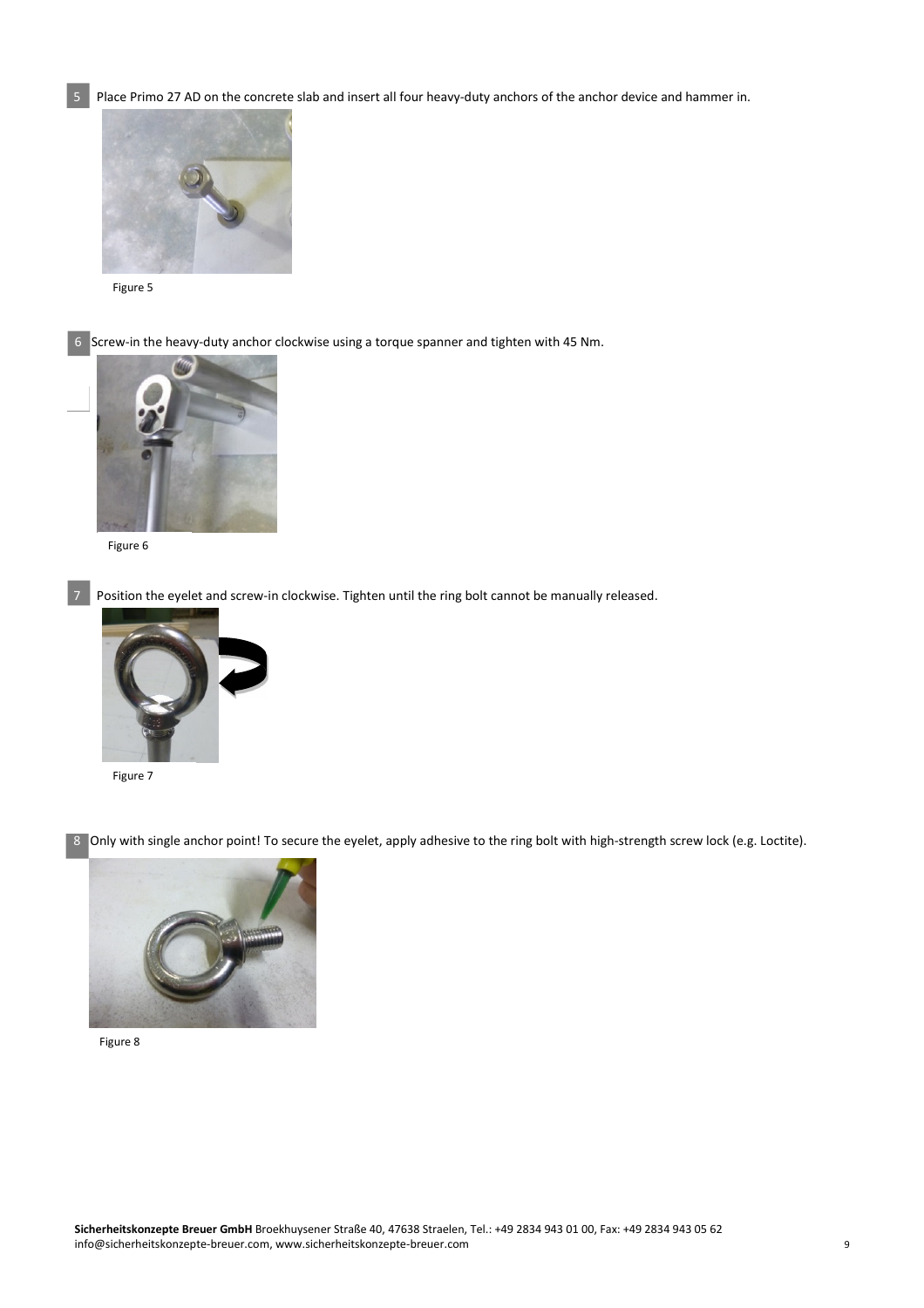# **Installation documentation: Fall Protection**

## Type: Primo 27 AD

| Order no.                    |  |
|------------------------------|--|
|                              |  |
| <b>Building type</b>         |  |
| Roof shape                   |  |
|                              |  |
| Contact person               |  |
| Telephone                    |  |
|                              |  |
| Assembler                    |  |
| Email                        |  |
| Extension                    |  |
|                              |  |
| expected component thickness |  |
| expected component thickness |  |
|                              |  |
| Manufacturer Fischer         |  |
|                              |  |

- □ Minimum component thickness: Concrete min. 100 mm
- □ Bore depth: 85 mm
- □ Torque: 45 Nm

|        | Borehole create with:       |  |  |
|--------|-----------------------------|--|--|
| $\Box$ | Hammer drill                |  |  |
| $\Box$ | Boreholes cleaned 2x        |  |  |
| $\Box$ | Tightened with 45 Nm        |  |  |
| $\Box$ | Drill bit $\emptyset$ 10 mm |  |  |
|        |                             |  |  |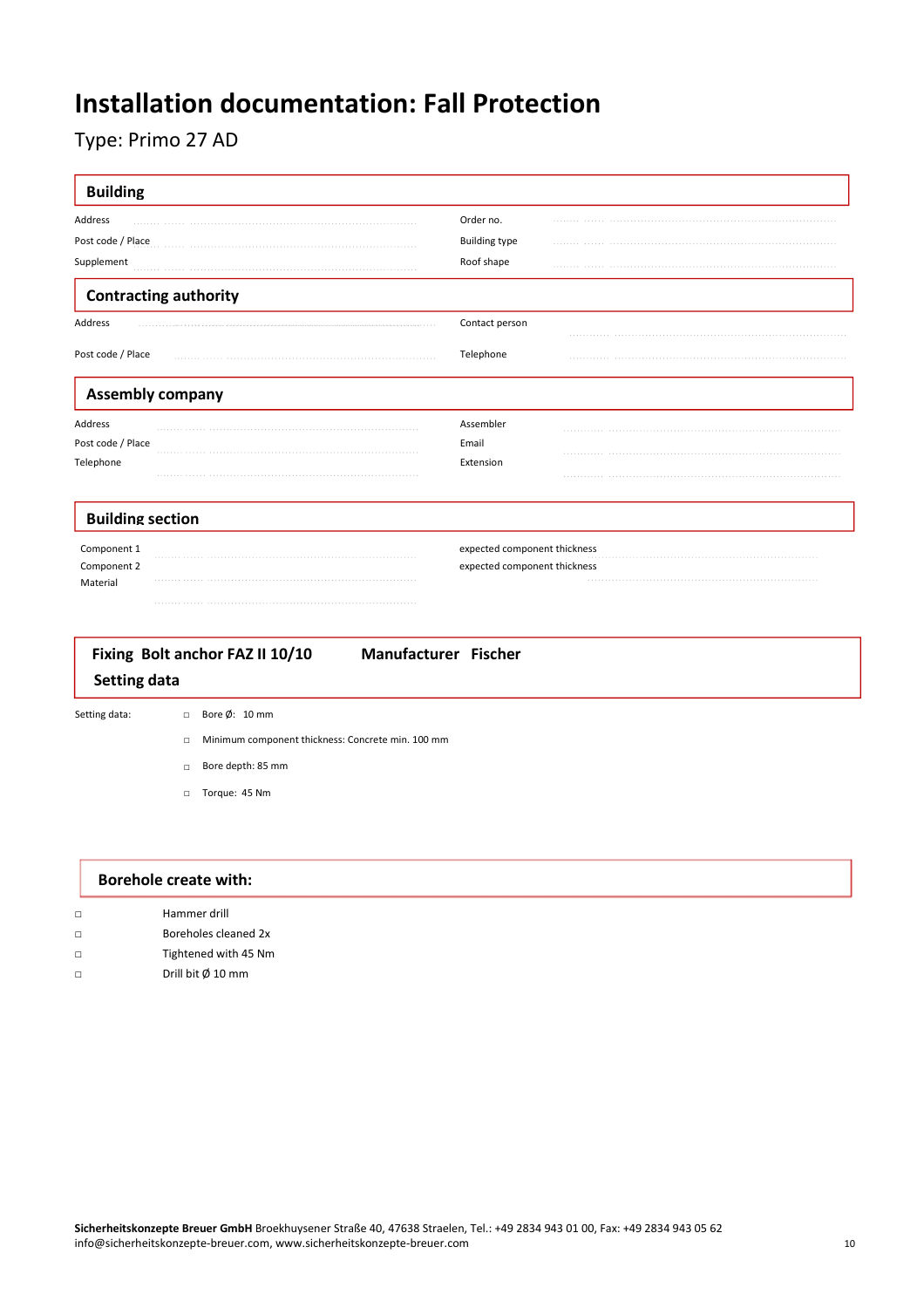## **Roof plan**

- □ Surface as expected
- □ Fixings specifications satisfied
- □ Manufacturer specifications fulfilled
- □ Nameplate present
- □ Screw lock used
- □ No extra concrete
- □ Building Type Approval Z-14.9-710 taken into account

## **Applied torque reached**

| Anchor point: Nm: | Anchor point: Nm: | Anchor point: Nm: | Anchor point: Nm: | Anchor point: Nm: |
|-------------------|-------------------|-------------------|-------------------|-------------------|
|                   | 10                | 19                | 28                | 37                |
|                   | 11                | 20                | 29                | 38                |
|                   | 12                | 21                | 30                | 39                |
| 4                 | 13                | 22                | 31                | 40                |
|                   | 14                | 23                | 32                | 41                |
| 6                 | 15                | 24                | 33                | 42                |
|                   | 16                | 25                | 34                |                   |
| 8                 | 17                | 26                | 35                |                   |
| q                 | 18                | 27                | 36                |                   |

## **Rough sketch, roof plan (see attachment)**

## **Photo documentation (see attachment)**

Remarks

Date **Assembly Company** Company **Company** Signature Assembler

**Manufacturer**  Breuer Sicherheitskonzepte GmbH Broekhuysener Straße 40 47638 Straelen